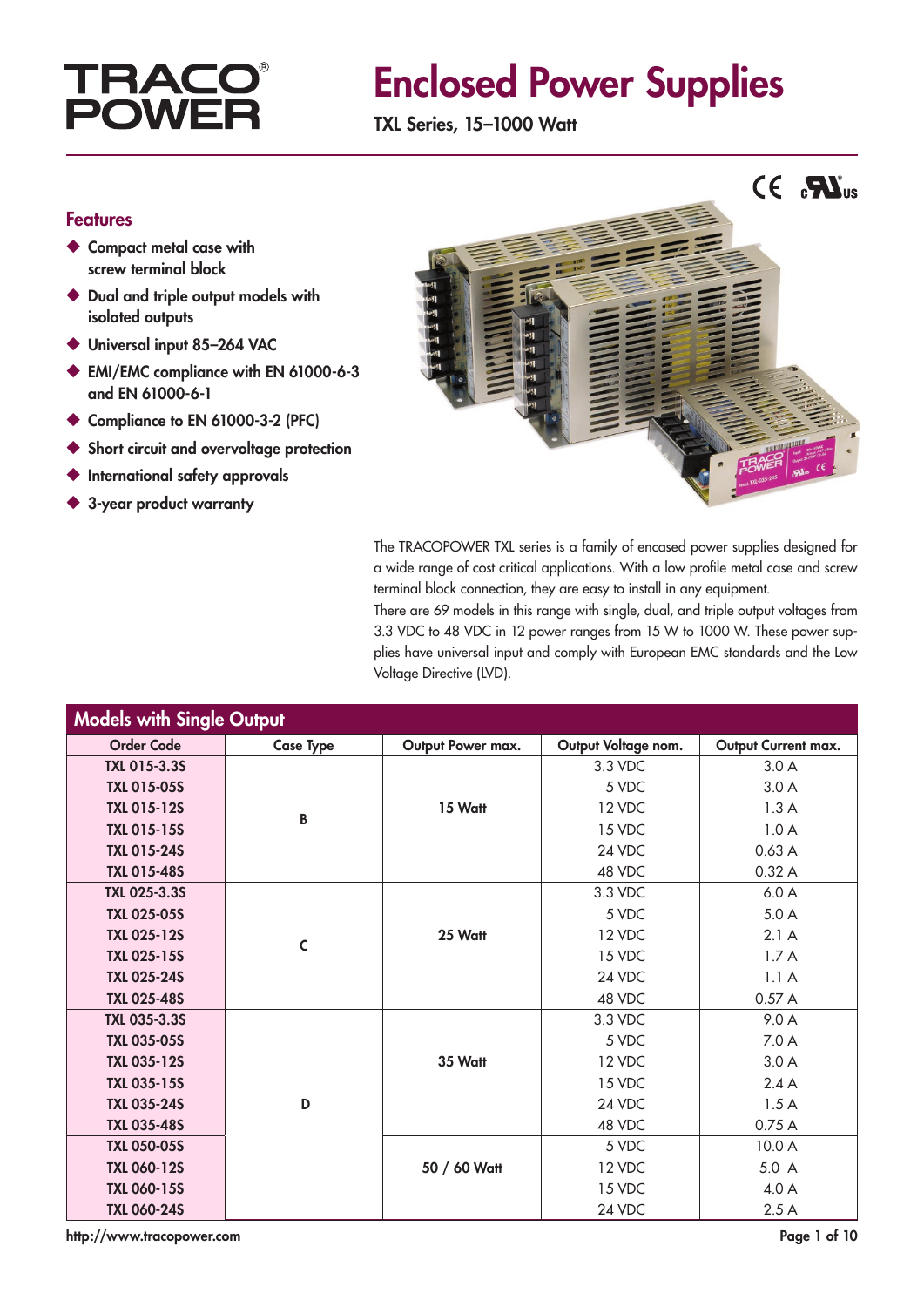

# Enclosed Power Supplies

TXL Series 15–1000 Watt

| <b>Models with Single Output</b>   |                  |                          |                   |                     |                     |
|------------------------------------|------------------|--------------------------|-------------------|---------------------|---------------------|
| <b>Order Code</b>                  |                  | <b>Case Type</b>         | Output Power max. | Output Voltage nom. | Output Current max. |
| <b>TXL 060-3.3S</b>                |                  |                          |                   | 3.3 VDC             | 15.0 A              |
| <b>TXL 060-05S</b>                 |                  |                          |                   | 5 VDC               | 12.0 A              |
| <b>TXL 070-12S</b>                 |                  |                          | 60 / 70 Watt      | 12 VDC              | 6.0A                |
| <b>TXL 070-15S</b>                 |                  | E                        |                   | 15 VDC              | 4.8 A               |
| <b>TXL 070-24S</b>                 |                  |                          |                   | 24 VDC              | 3.0A                |
| <b>TXL 070-48S</b>                 |                  |                          |                   | 48 VDC              | 1.5A                |
| <b>TXL 100-3.3S</b>                |                  |                          |                   | 3.3 VDC             | 25.0 A              |
| <b>TXL 100-05S</b>                 |                  |                          |                   | 5 VDC               | 20.0 A              |
| <b>TXL 100-12S</b>                 |                  |                          | <b>100 Watt</b>   | 12 VDC              | 8.5 A               |
| <b>TXL 100-15S</b>                 |                  | J                        |                   | 15 VDC              | 6.8A                |
| <b>TXL 100-24S</b>                 |                  |                          |                   | 24 VDC              | 4.5A                |
| <b>TXL 100-48S</b>                 |                  |                          |                   | 48 VDC              | 2.1A                |
| <b>TXL 120-12S</b>                 |                  |                          |                   | 12 VDC              | 10.0 A              |
| <b>TXL 120-15S</b>                 |                  |                          |                   | 15 VDC              | 8.0 A               |
| <b>TXL 120-24S</b>                 |                  | $\sf K$                  | <b>120 Watt</b>   | 24 VDC              | 5.0A                |
| <b>TXL 120-48S</b>                 |                  |                          |                   | 48 VDC              | 2.5A                |
| <b>TXL 150-05S</b>                 |                  |                          |                   | 5 VDC               | 30.0 A              |
| <b>TXL 150-12S</b>                 |                  |                          |                   | 12 VDC              | 12.5A               |
| <b>TXL 150-24S</b>                 |                  | L                        | <b>150 Watt</b>   | 24 VDC              | 6.3A                |
| <b>TXL 150-48S</b>                 |                  |                          |                   | 48 VDC              | 3.2A                |
| <b>TXL 220-12S</b>                 |                  |                          |                   | 12 VDC              | 18.4 A              |
| <b>TXL 220-24S</b>                 |                  | $\mathsf{N}$             | 220 Watt          | 24 VDC              | 9.2A                |
| <b>TXL 220-48S</b>                 |                  |                          |                   | 48 VDC              | 4.6A                |
| <b>TXL 300-24S</b>                 | $\circ$          |                          | <b>300 Watt</b>   | 24 VDC              | 12.5 A              |
| <b>TXL 300-48S</b>                 |                  |                          |                   | 48 VDC              | 6.5A                |
| <b>TXL 600-24S</b>                 |                  |                          |                   | 24 VDC              | 25.0 A              |
| <b>TXL 600-48S</b>                 |                  | P<br><b>600 Watt</b>     |                   | 48 VDC              | 12.5 A              |
| <b>TXL 1000-24S</b>                |                  |                          |                   | 24 VDC              | 40.0 A              |
| <b>TXL 1000-48S</b>                |                  | 1000 Watt<br>$\mathbf Q$ |                   | 48 VDC              | 20.0 A              |
| <b>Models with Multiple Output</b> |                  |                          |                   |                     |                     |
| <b>Order Code</b>                  | <b>Case Type</b> | <b>Output Power</b>      | * Output1         | * Output 2          | * Output 3          |
|                                    |                  | max.                     | (Main Output)     |                     |                     |
| TXL 035-0512D                      |                  |                          | +5 VDC/ 4.0 A     | $+12$ VDC/ 1.5 A    |                     |
| TXL 035-0524D                      |                  |                          | +5 VDC/ 4.0 A     | $+24$ VDC/ 1.3 A    |                     |
| TXL 035-1212D                      | D                | 35 Watt                  | +12 VDC/ 1.5 A    | $-12$ VDC/ $1.5$ A  |                     |
| TXL 035-1515D                      |                  |                          | $+15$ VDC/ 1.3 A  | $-15$ VDC/ 1.3 A    |                     |
| <b>TXL 060-0512DI</b>              |                  |                          | 5 VDC/8.0 A       | 12 VDC/ 4.0 A       |                     |
| <b>TXL 060-0524DI</b>              |                  |                          | 5 VDC/ 6.0 A      | 24 VDC/ 2.2 A       |                     |
| <b>TXL 060-0521TI</b>              |                  |                          | 5 VDC/8.0 A       | 12 VDC/ 3.5 A       | 5 VDC/ 1.0 A        |
| <b>TXL 060-0522TI</b>              | E                | 60 Watt                  | 5 VDC/7.0 A       | 12 VDC/ 3.5 A       | 12 VDC/ 1.0 A       |
| <b>TXL 060-0533TI</b>              |                  |                          | 5 VDC/7.0 A       | 15 VDC/ 3.0 A       | 15 VDC/ 1.0 A       |
| <b>TXL 060-0534TI</b>              |                  |                          | 5 VDC/ 6.0 A      | 12 VDC/ 1.5 A       | 24 VDC/ 1.2 A       |
| <b>TXL 100-0512DI</b>              |                  |                          | 5 VDC/ 12.0 A     | 12 VDC/ 6.0 A       |                     |
| <b>TXL 100-0524DI</b>              |                  |                          | 5 VDC/ 10.0 A     | 24 VDC/ 4.0 A       |                     |
| <b>TXL 100-0521TI</b>              |                  |                          | 5 VDC/ 12.0 A     | 12 VDC/ 5.0 A       | 5 VDC/ 1.5 A        |
| <b>TXL 100-0522TI</b>              | J                | <b>100 Watt</b>          | 5 VDC/ 12.0 A     | 12 VDC/ 5.0 A       | 12 VDC/ 1.5 A       |
| <b>TXL 100-0533TI</b>              |                  |                          | 5 VDC/ 12.0 A     | 15 VDC/ 3.0 A       | 15 VDC/ 1.5 A       |
| <b>TXL 100-0534TI</b>              |                  |                          | 5 VDC/ 12.0 A     | 12 VDC/ 3.0 A       | 24 VDC/ 2.0 A       |

\* Total power must not exceed specified max. output power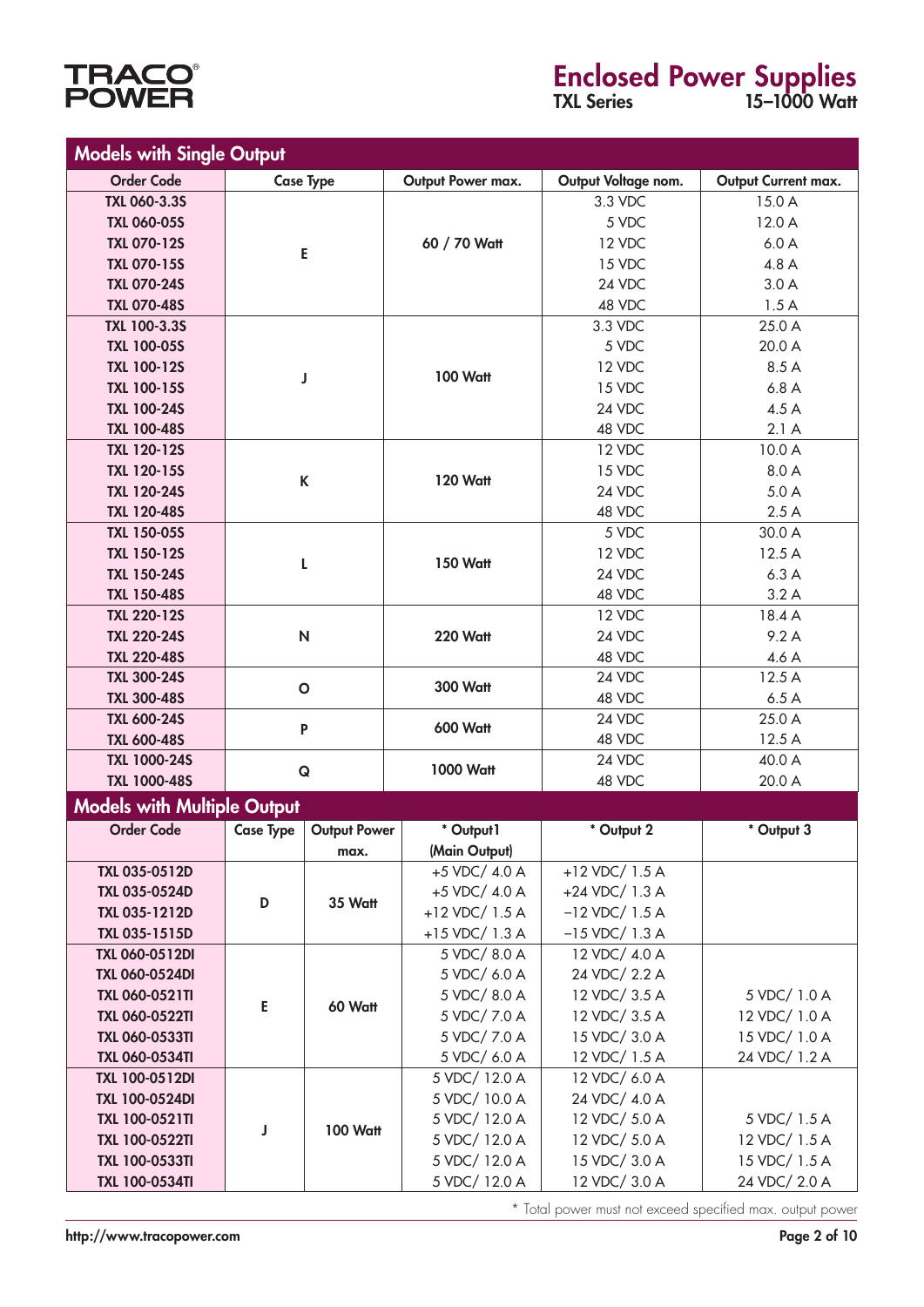# **TRACO®**<br>POWER

# Enclosed Power Supplies TXL Series 15–1000 Watt

| <b>Input Specifications</b>                                         |                                                          |                                                                                                                                                                                                     |                                                                                                                                                                       |                                                                                                                                                                      |
|---------------------------------------------------------------------|----------------------------------------------------------|-----------------------------------------------------------------------------------------------------------------------------------------------------------------------------------------------------|-----------------------------------------------------------------------------------------------------------------------------------------------------------------------|----------------------------------------------------------------------------------------------------------------------------------------------------------------------|
| Input voltage range                                                 | - nominal<br>- AC range (universal input)<br>$-DC$ range |                                                                                                                                                                                                     | 100 - 240 VAC                                                                                                                                                         | 85 - 264 VAC for 15 to 300 Watt model<br>85 - 264 VAC for 600 & 100 Watt models<br>120 - 375 VDC for 15 to 300 Watt model<br>127 - 375 VDC for 600 & 100 Watt models |
| Input current (at full load)                                        |                                                          | TXL 015/025 models:<br>TXL 035 models:<br>TXL 060/070 models:<br>TXL 100 models:<br>TXL 120 models:<br>TXL 150 models:<br>TXL 220 models:<br>TXL 300 models:<br>TXL 600 models:<br>TXL 1000 models: | $Vin = 115$ VAC<br>0.50 A typ.<br>0.70 A typ.<br>1.00 A typ.<br>1.65 A typ.<br>1.30 A typ.<br>2.10 A typ.<br>3.00 A typ.<br>3.30 A typ.<br>6.30 A typ.<br>11.0 A typ. | $Vin = 230$ VAC<br>0.22 A typ.<br>0.42 A typ.<br>0.60 A typ.<br>0.95 A typ.<br>0.65 A typ<br>1.10 A typ.<br>1.60 A typ.<br>1.70 A typ.<br>3.10 A typ.<br>5.0 A typ.  |
| Input current (at no load)                                          |                                                          | TXL 015/025 models:<br>TXL 035 models:<br>TXL 120 models:<br>TXL 220/300 models:<br>TXL 600 models:<br>TXL 1000 models:<br>other models:                                                            | $Vin = 115$ VAC<br>10 mA typ.<br>50 mA typ.<br>135 mA typ.<br>115 mA typ.<br>210 mA typ.<br>330 mA typ.<br>100 mA typ.                                                | $Vin = 230$ VAC<br>17 mA typ.<br>55 mA typ.<br>125 mA typ.<br>140 mA typ.<br>220 mA typ.<br>350 mA typ.<br>80 mA typ.                                                |
| Recommended circuit breaker<br>(characteristic C) or slow blow fuse |                                                          | up to 70 Watt models:<br>up to 600 Watt models:<br>TXL 1000 models:                                                                                                                                 | 5 A<br>10A<br>16A                                                                                                                                                     |                                                                                                                                                                      |
| <b>Output Specifications</b>                                        |                                                          |                                                                                                                                                                                                     |                                                                                                                                                                       |                                                                                                                                                                      |
| Output voltage adjustment range                                     |                                                          |                                                                                                                                                                                                     | ±10%<br>- other multi output models: Vout 1                                                                                                                           | - 35 Watt dual output models: range Vout 1-2                                                                                                                         |
| Regulation                                                          | - Input variation<br>$-$ Load variation (10-100%)        | single output models:<br>multiple output models: 4% max. for main output                                                                                                                            | $1%$ max.<br>$2%$ max.                                                                                                                                                |                                                                                                                                                                      |

|                                         | - Minimum load on main output of multiple output models: 0.3 A for TXL 035<br>(to provide the regulation on the auxilary outputs) | 6 % max. for output $2/3$ (20-100 % load)<br>1.0 A for TXL 060<br>1.5 A for TXL 100 |
|-----------------------------------------|-----------------------------------------------------------------------------------------------------------------------------------|-------------------------------------------------------------------------------------|
| Ripple and noise (20 MHz bandwidth)     | 3.3 VDC output $<$ 50 mV<br>Output 3 (on triple output models) < 1.5 % of Vout                                                    |                                                                                     |
|                                         | all other output voltages $\leq$ 1.0 % of Vout nom.                                                                               |                                                                                     |
| Output current limitation               |                                                                                                                                   | 105 % - 150 % of lout max.                                                          |
| Overload protection mode                |                                                                                                                                   | Fold back, automatic recovery                                                       |
| Over voltage protection (only output 1) |                                                                                                                                   | 115 % - 140 % of Vout nom.<br>(depending on model)                                  |
| Capacitive load, max.                   | 3.3 VDC-12 VDC output models:                                                                                                     | 10'000 µF                                                                           |
|                                         | TXL 070: 24 VDC & 48VDC output models:<br>TXL 100/150: 24 VDC & 48VDC output models:                                              | 10'000 µF<br>4'700 µF                                                               |
|                                         | TXL 035/120: 24 VDC & 48VDC output models:                                                                                        | $1'000 \text{ pF}$                                                                  |
|                                         | TXL 025/TXL 220 models:<br>TXL 300 models:                                                                                        | 5'000 µF<br>17'000 µF                                                               |
|                                         | TXL 600 models:                                                                                                                   | 44'000 µF                                                                           |

 $\overline{\phantom{0}}$  $\overline{\phantom{0}}$ ÷.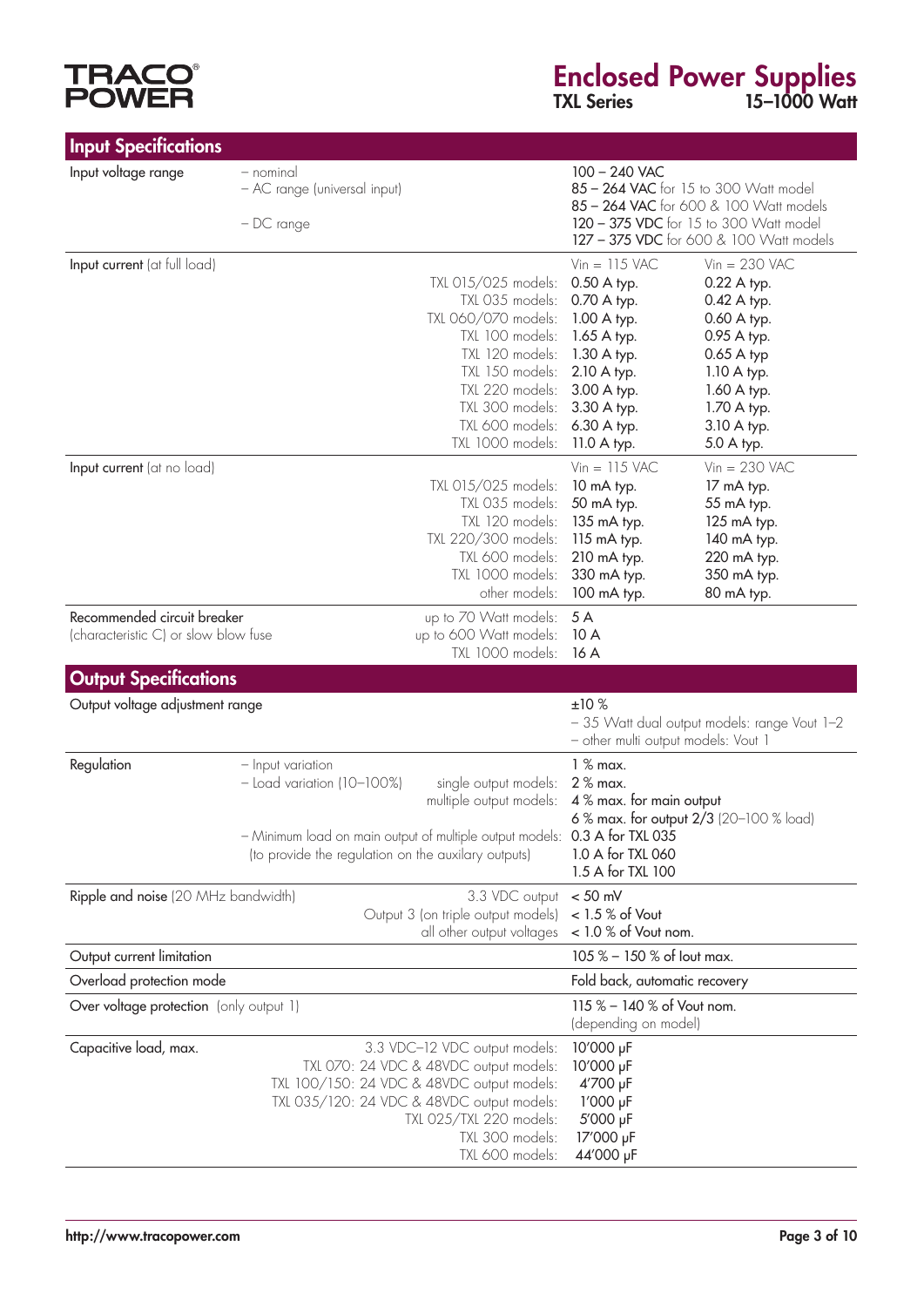# **TRACO<sup>®</sup>**<br>POWER

| <b>General Specifications</b> |                                                                                                                                                                                                       |                                                                                                                                                                                                            |
|-------------------------------|-------------------------------------------------------------------------------------------------------------------------------------------------------------------------------------------------------|------------------------------------------------------------------------------------------------------------------------------------------------------------------------------------------------------------|
| Temperature ranges            | - Operating<br>$-$ Load derating above $45^{\circ}$ C<br>- Storage (non operating)                                                                                                                    | $-10^{\circ}$ C to $+70^{\circ}$ C ( $-14^{\circ}$ F to $+158^{\circ}$ F)<br>2 %/°K (2.5 %/°K for TXL 120/220/1000)<br>$-10^{\circ}$ C to $+75^{\circ}$ C ( $-14^{\circ}$ F to $+167^{\circ}$ F)           |
| Temperature coefficient       |                                                                                                                                                                                                       | 0.02 %/°C                                                                                                                                                                                                  |
| Efficiency                    |                                                                                                                                                                                                       | $70 - 84$ % (depending on model)                                                                                                                                                                           |
| Humidity (non condensing)     |                                                                                                                                                                                                       | 85 % rel max. (non condensing)                                                                                                                                                                             |
| Switching frequency           |                                                                                                                                                                                                       | 50 kHz typ. (pulse width modulation)                                                                                                                                                                       |
| Hold-up time                  |                                                                                                                                                                                                       | 20 ms min.                                                                                                                                                                                                 |
| Isolation voltage (60 sec.)   | - Input/Output<br>- Input/Case<br>- Output/Case<br>- Output/Output<br>60-100 Watt multiple output models:                                                                                             | 3'000 VAC<br>1'500 VAC<br><b>500 VAC</b><br>500 VAC (for all outputs of triple output models!)                                                                                                             |
|                               | 35 Watt dual output models:                                                                                                                                                                           | outputs not isolated                                                                                                                                                                                       |
|                               | Reliability / calculated MTTF (MIL-HDBK-217F @ +25°C typ., ground benign)                                                                                                                             | >250'000 h                                                                                                                                                                                                 |
| (EMC), Emissions              | Electromagnetic compatibility - Conducted input RI suppression<br>- Harmonic current emissions<br>- Flicker                                                                                           | EN 55022, class B, FCC part 15, level B<br>IEC/EN 61000-3-2, class D (TXL 120/150/220)<br>IEC/EN 61000-3-2, class A (others)<br>IEC/EN 61000-3-3                                                           |
| (EMC), Immunity               | Electromagnetic compatibility - Electrostatic discharge ESD<br>- RF field immunity<br>- Electrical fast transients/burst immunity<br>$-$ Surge<br>- Conducted RF<br>- Magnetic field<br>- Voltage dip | 4 kV / 8 kV<br>IEC/EN 61000-4-2<br>IEC/EN 61000-4-3<br>3 V/m<br>IEC/EN 61000-4-4<br>1 kV<br>1 kV / 2 kV<br>IEC/EN 61000-4-5<br>IEC/EN 61000-4-6<br>3 V/m<br>IEC/EN 61000-4-8<br>3 A/m<br>IEC/EN 61000-4-11 |
| Safety standards              |                                                                                                                                                                                                       | UL 60950-1, IEC/EN 60950-1                                                                                                                                                                                 |
| Safety approvals              | $-UL/cUL$                                                                                                                                                                                             | www.ul.com -> certifications -> File: E188913                                                                                                                                                              |
| Casing material               | TXL 025/035<br>TXL 50/60/70/100<br>others                                                                                                                                                             | nickel plated steel (chassis & cover)<br>aluminium (chassis), nickel plated steel (cover)<br>aluminium (chassis & cover)                                                                                   |

All specifications valid at nominal input voltage, full load and +25°C after warm-up time unless otherwise stated.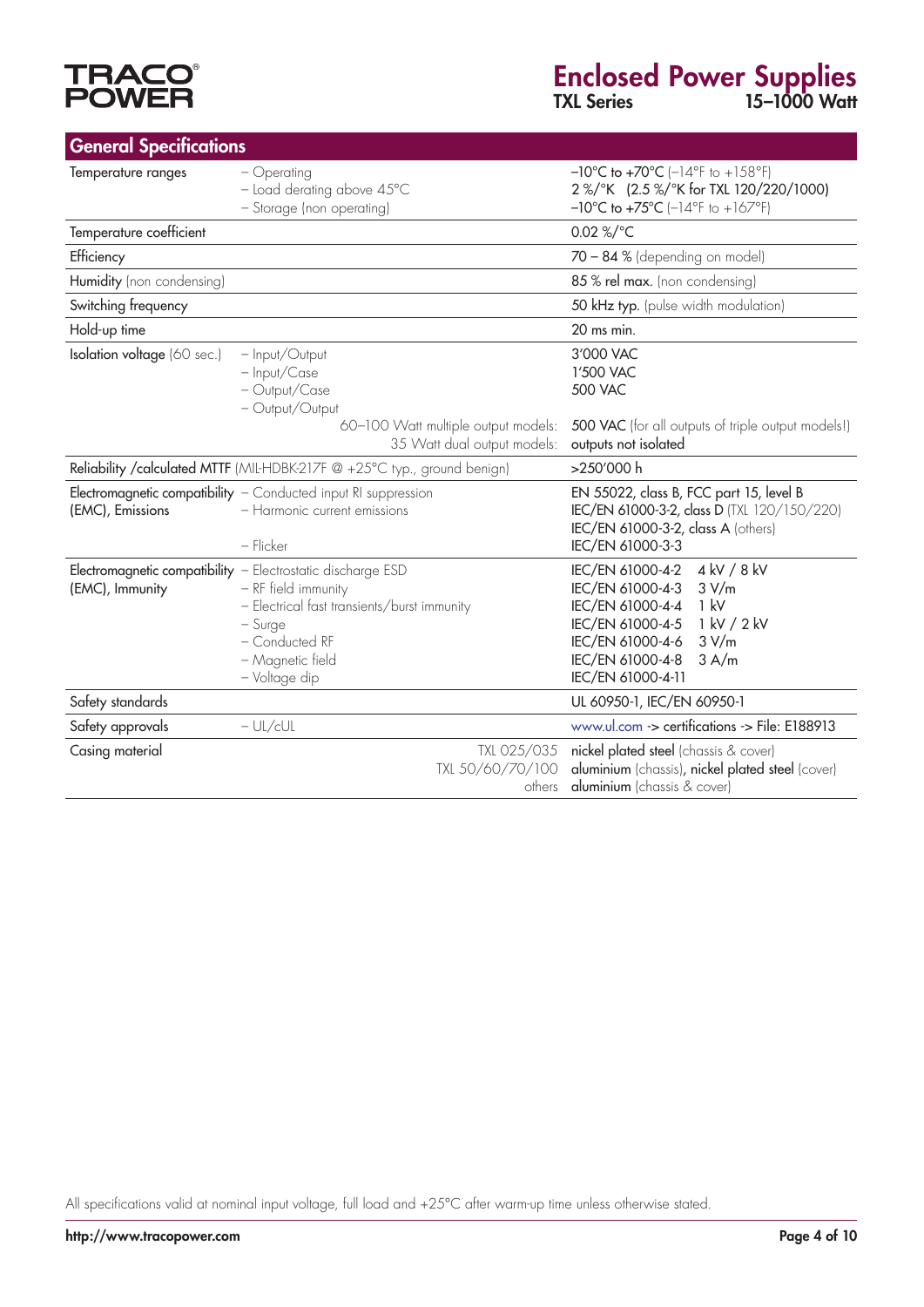# RA

# Enclosed Power Supplies TXL Series 15–1000 Watt

#### Case Dimensions

Case B

Case C

Case D



55 (2.17) 23.5

(0.93)

Tolerances and max. screw penetration see page 9

http://www.tracopower.com Page 5 of 10

35 (1.38)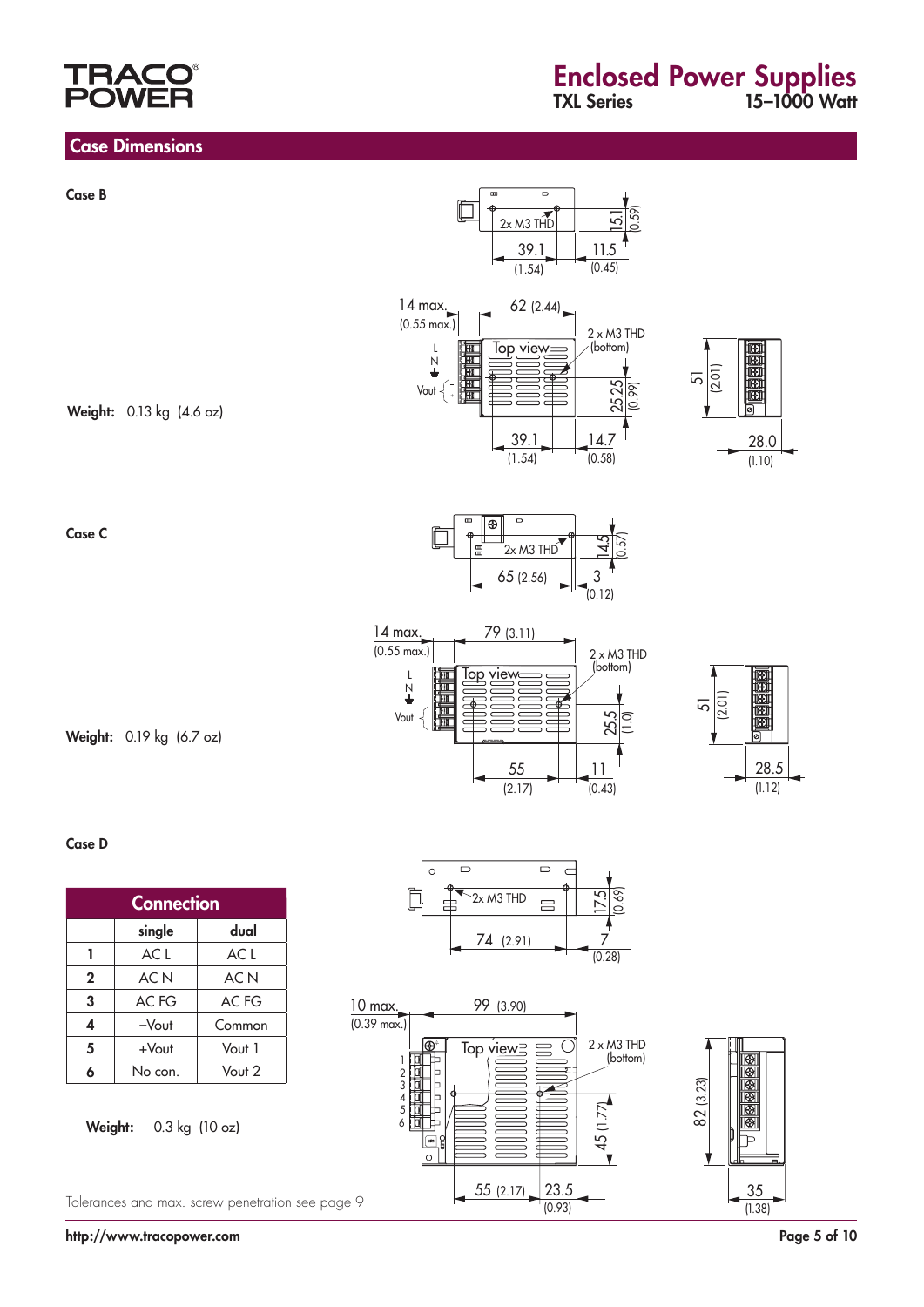# **TRAC** OV

## Case Dimensions

#### Case E

| <b>Connection</b> |          |            |               |  |
|-------------------|----------|------------|---------------|--|
|                   | Single   | Dual       | <b>Triple</b> |  |
| L                 | ACL      | ACL        | ACL           |  |
| $\mathbf{2}$      | AC N     | AC N       | AC N          |  |
| 3                 | AC FG    | AC FG      | AC FG         |  |
| 4                 | $-V$ out | No con.    | $-V$ out $3*$ |  |
| 5                 | $-V$ out | No con     | $+$ Vout $3*$ |  |
| 6                 | +Vout    | $-Vout1$   | $-Vout1$      |  |
| 7                 | +Vout    | $+$ Vout 1 | $+$ Vout 1    |  |
| 8                 |          | $-Vout 2$  | $-Vout 2$     |  |
| 9                 |          | $+$ Vout 2 | $+$ Vout 2    |  |



Weight: 0.7 kg (25 oz)



#### Case J

| <b>Connection</b> |          |                 |                 |  |
|-------------------|----------|-----------------|-----------------|--|
|                   | Single   | Dual            | <b>Triple</b>   |  |
| ı                 | ACL      | ACL             | ACL             |  |
| $\mathbf{2}$      | AC N     | AC <sub>N</sub> | AC <sub>N</sub> |  |
| 3                 | AC FG    | AC FG           | AC FG           |  |
| 4                 | $-V$ out | No con.         | $-Vout 3*$      |  |
| 5                 | $-V$ out | No con          | $+$ Vout $3*$   |  |
| 6                 | $+$ Vout | $-V$ out 1      | $-Vout1$        |  |
| 7                 | +Vout    | +Vout 1         | $+$ Vout 1      |  |
| 8                 |          | $-V$ out $2$    | $-V$ out 2      |  |
| 9                 |          | $+$ Vout 2      | $+$ Vout 2      |  |



\* Opposite polarity for TXL 100-0534TI



Tolerances and max. screw penetration see page 9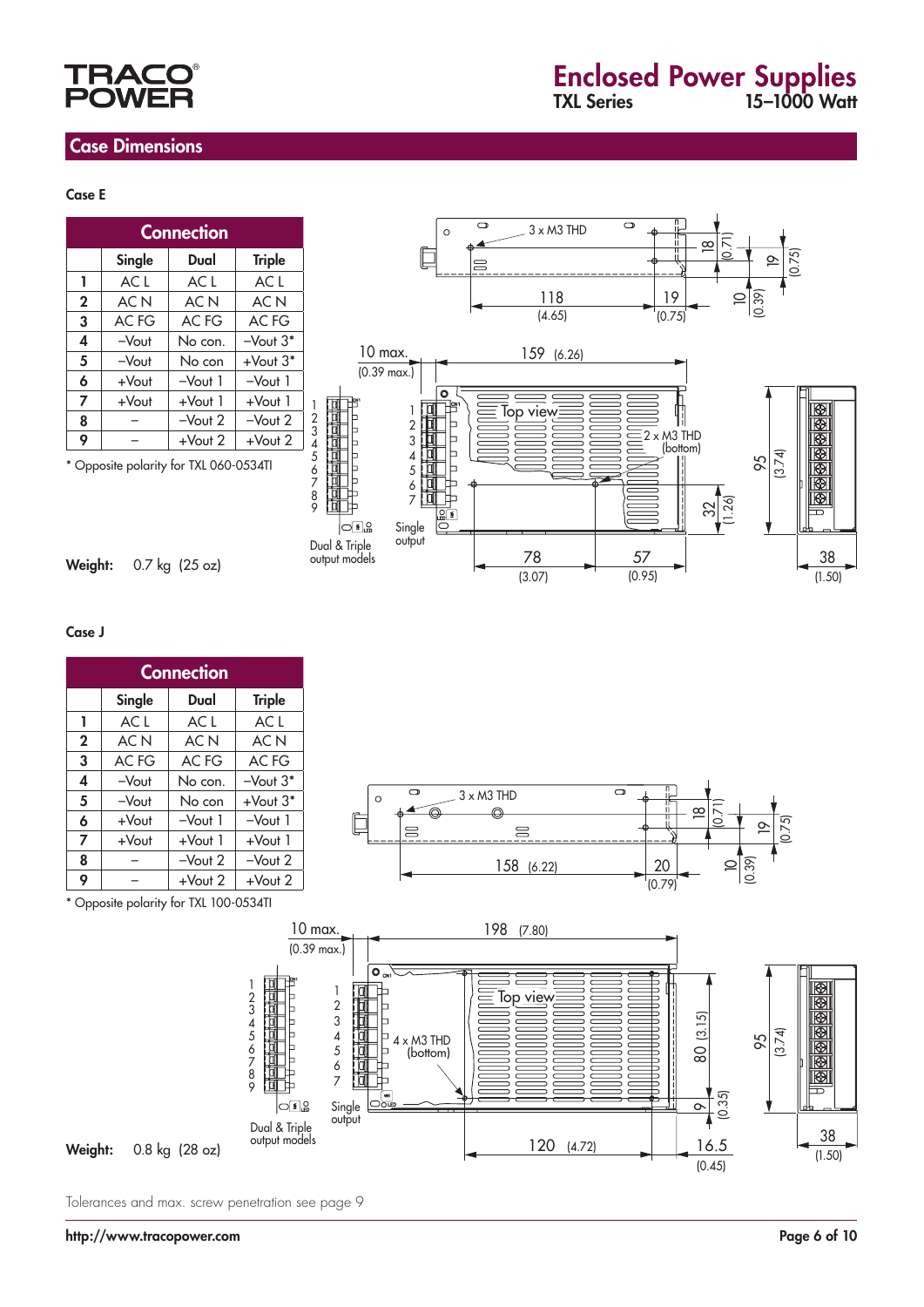

### Case Dimensions



Case L





Tolerances and max. screw penetration see page 9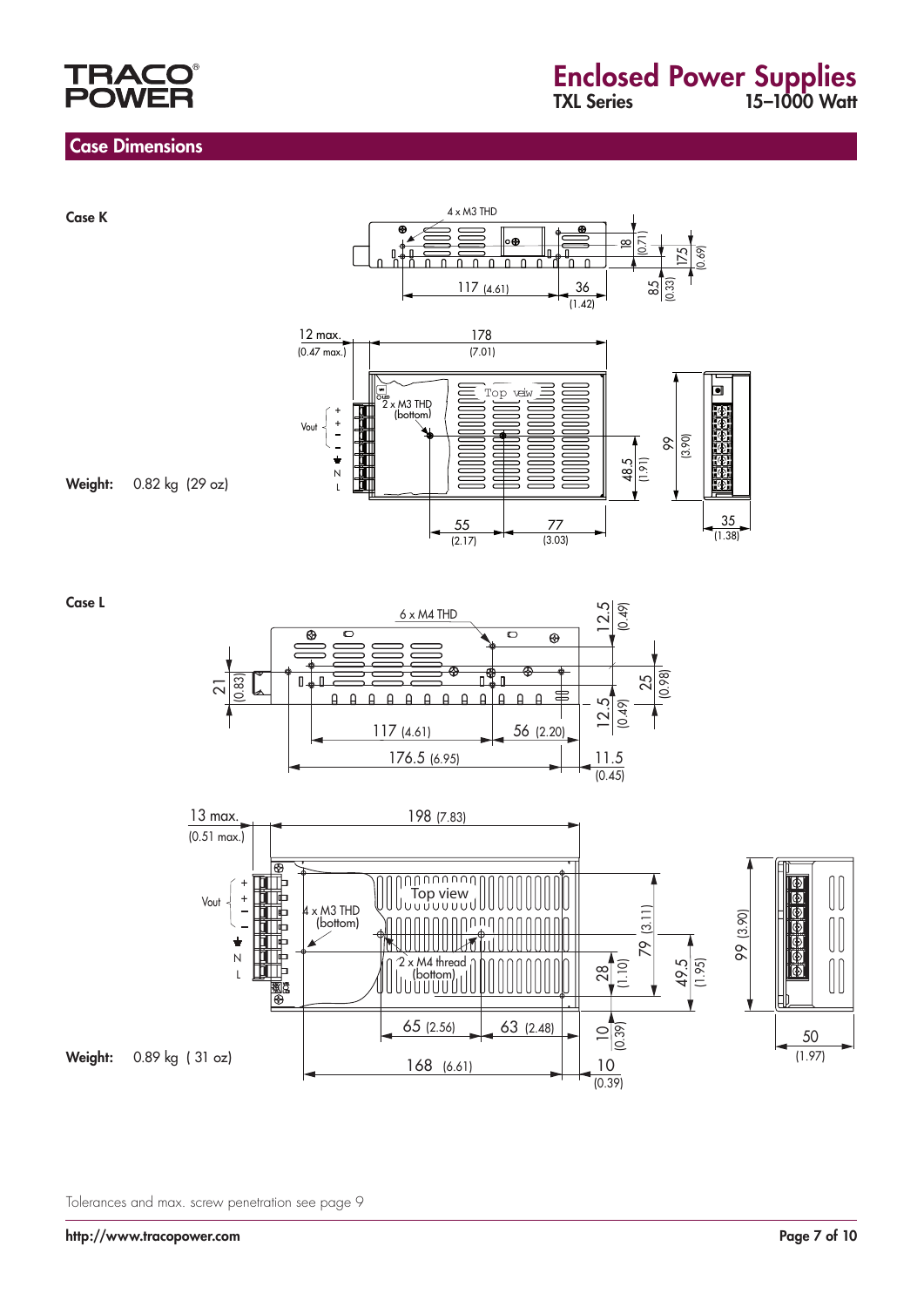# TRACC **OW**

### **Outline Dimensions**



Tolerances and max. screw penetration see page 9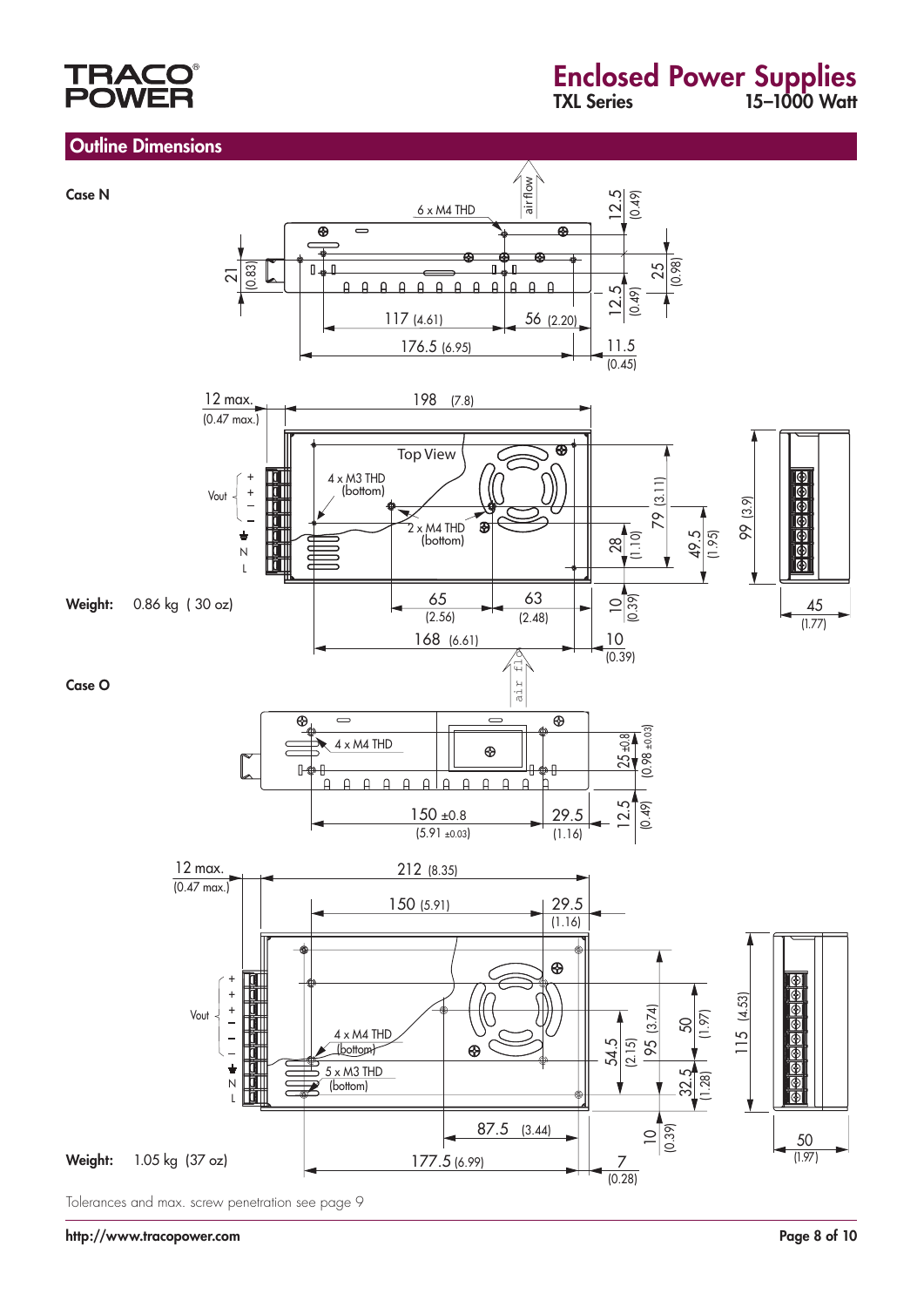

### Outline Dimensions

#### Case P



Weight: 2.3 kg (81 oz)

|                 | <b>Molex Connector</b>                            |
|-----------------|---------------------------------------------------|
| <b>RC</b>       | Remote Control On/Off:<br>$RC+/RC-: O-0.7 V = On$ |
|                 | $3 - 5$ V = Off.                                  |
|                 | Sink Current: 3-10 mA.                            |
| <b>RS</b>       | Remote Sense                                      |
|                 | Can be open or connected to                       |
|                 | the load under regard of polarity                 |
| PG              | Power Good Signal:                                |
|                 | High level TTL signal within                      |
|                 | 100-500 ms after power On                         |
| $\mathsf{CS}^-$ | Current Sharing:                                  |
|                 | For parallel operation                            |

#### Caution! Max mounting screw penetration: 3.0 mm (0.12)

All specifications valid at nominal input voltage, full load and +25°C after warm-up time unless otherwise stated.